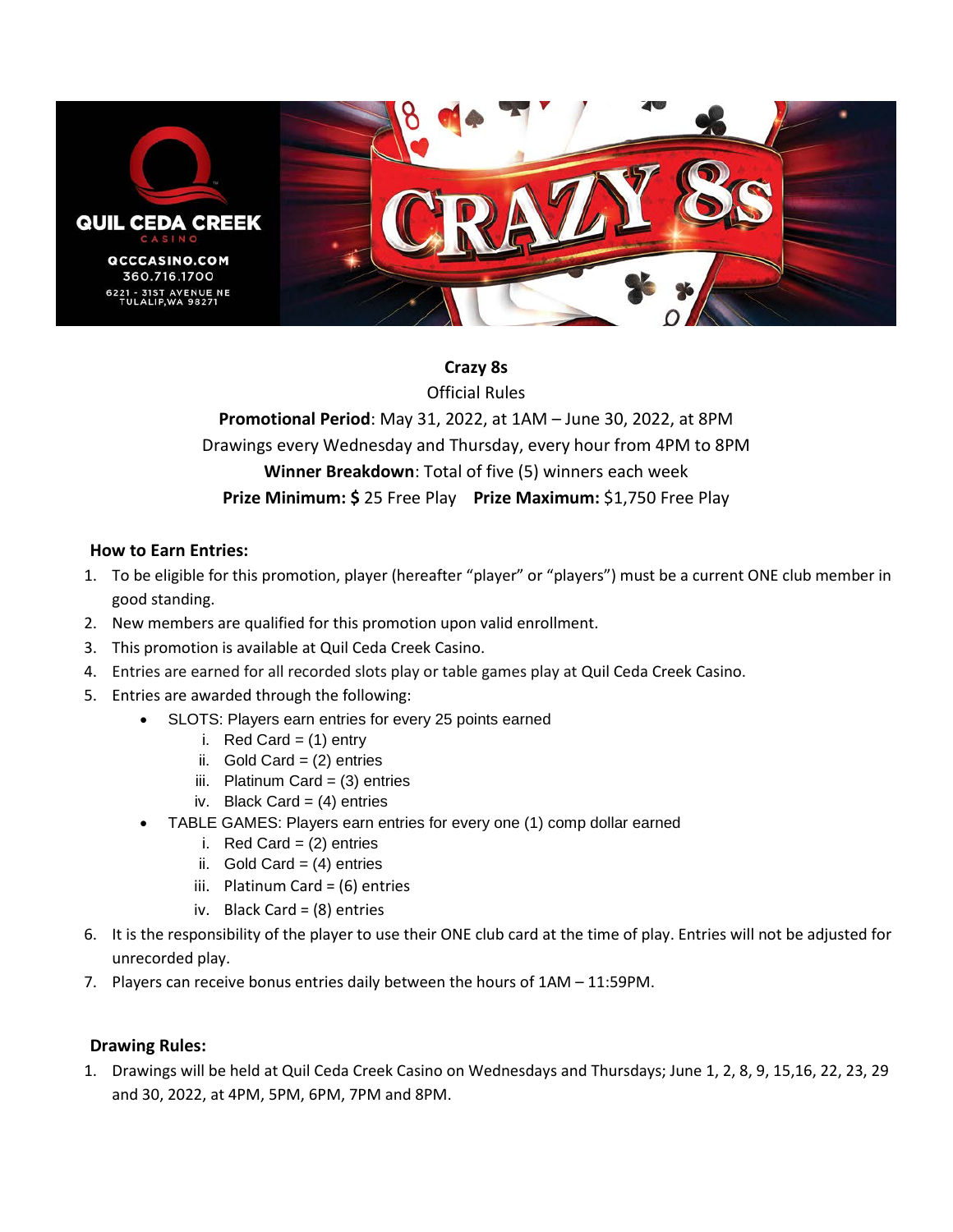- 2. To activate virtual entries, a player must use their ONE club card at any promotional kiosk or slot machine during the one (1) hour prior to each drawing time.
- 3. All entries are virtual and are maintained, awarded and randomly selected through an electronic drawing system.
- 4. One (1) winner drawn at each drawing time, for a total of five (5) winners each promotional day.
- 5. All winners must be present at time of drawing.
- 6. Winners have three (3) minutes to claim after their name is announced on the overhead. If a winner does not claim within the three (3) minutes, an alternate winner will be announced, with a maximum of one (1) alternate name called.
- **7.** At each drawing hour, the "House Card" will be revealed by a casino representative.
- **8.** The drawing winner will select one (1) "Play Card" from the full deck.
- **9.** The drawing winner will be awarded a prize based on their selected "Play Card" for the following:
	- o Play Card does not match anything = \$100 Free Play
	- o Play Card Suit matches House Card Suit: \$200 Free Play
	- o Play Card Number matches House Card Number: \$350
	- o Play Card and House Card Match Suit and Number: \$750 Free Play
	- o Play Card is an 8 of any Suit: \$1,000 Free Play
- 10. The highest prize the guest qualifies for, will be the only prize awarded.
- 11. Player is eligible to be drawn a maximum of one (1) time per drawing day.
- 12. Tulalip Gaming Organization and its affiliates are not responsible for players hearing their names being announced over the broadcast system. Restaurants may not have an audible feed.
- 13. Players who participate in this promotion acknowledge and agree to give Quil Ceda Creek Casino and any of its affiliated company's use of their name and likeness for any promotional purposes on any media platform, without compensation.
- 14. All participants are required to complete a media release form before participation or payout.
- 15. Players who participate in this promotion acknowledge and agree to give us complete ownership of any photographs taken as part of the promotion and grant us permission to use or publish or print this information in any form of media the Quil Ceda Creek Casino desires.
- 16. Participation in this promotion constitutes the player's agreement to abide by the rules of this promotion and the decisions of management.
- 17.

## **Match & Win Rules:**

- 1. Only players that qualify for the game piece will be eligible for this part of the promotion.
- 2. Each game piece will contain a playing card with a suit (club, spade, heart or diamond) and an ace, king, jack, or number.
- 3. Game pieces are non-transferable. Prizes can only be redeemed by the person listed on the offer.
- 4. On promotional days, at each drawing time, the player will be awarded a prize based on their "Game Piece" for the following:
	- o Game Piece Suit matches House Card Suit = \$10 Free Play
	- o Game Piece Number matches House Card Number = \$25 Free Play